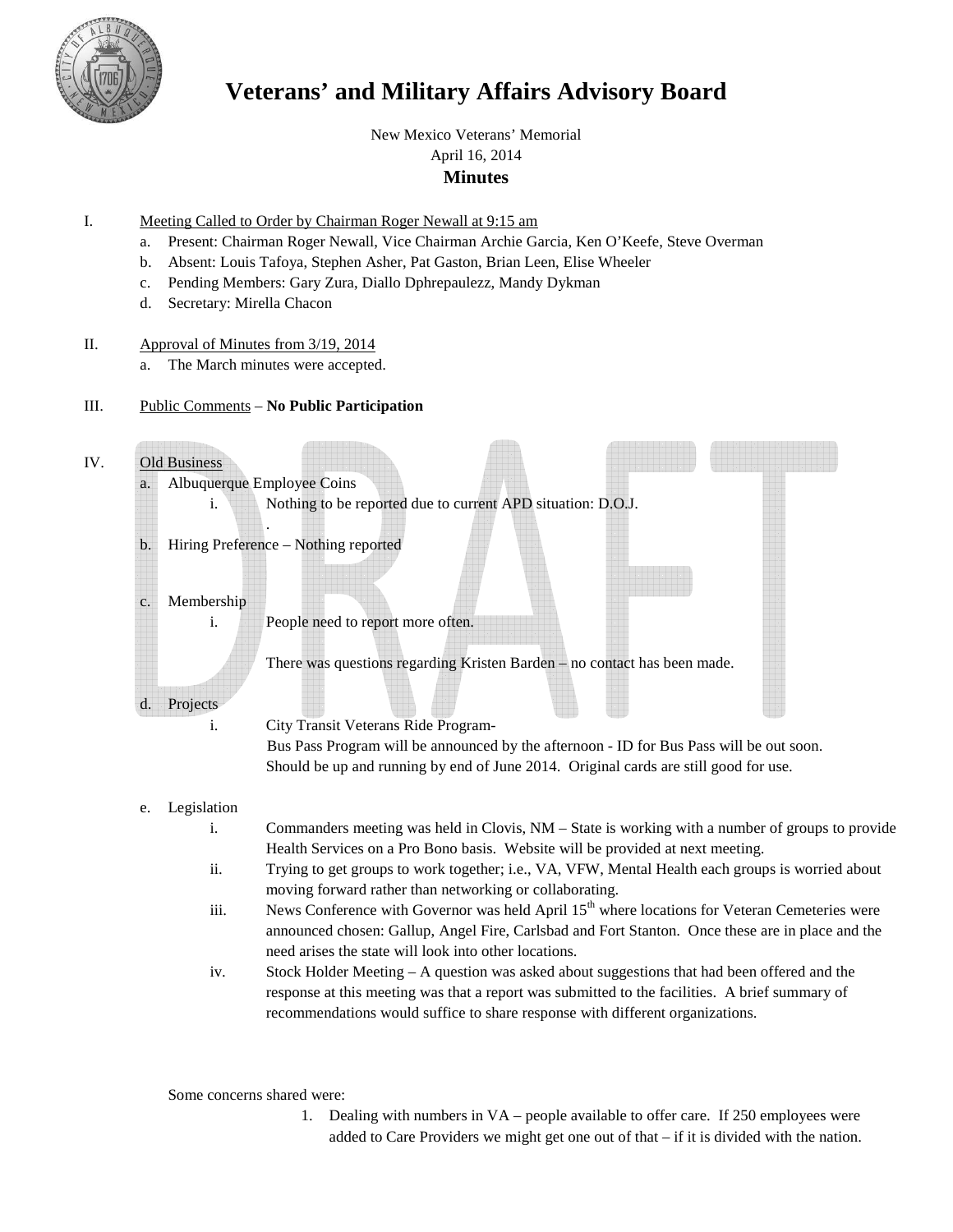Suggestion was to purchase Mobile Medical Unit to circulate in the Northern and Southern parts in the state with internet satellite capabilities for conferencing. Staff it with different fields. The gist being that in the 60 day period you can hit 90% of the communities even if it is done in one day. We would be able to get services out to the community. Their response was that they were doing a lot with the communication via computers but when serving reservations internet capabilities are not always available. The concern is that if the service is done in the home not all veterans have the facility of a computer. This kind of system is already in place with the VA but it is not necessarily meeting the needs.

2. Create a Cluster Team – A central group of VA personnel that would go into an area to provide one on one service and bring the information back to the VA. This would offer the opportunity to get out in the field to screen individuals. Most of the issues addressed was to get them to get off the campus and see what is really happening.

A Presbyterian Psychologist was present and a question was addressed: With the idea of coming together, what would Presbyterian Hospital be willing to do at a limited cost to them and a great service to us? Do you have services that you can provide a veteran to get something initiated? In a Crisis Management – the first three hours of that Veteran are very critical. If and when a Veteran were to call and ask for help, one of the questions they would be asked would be Are you a VA member? The Psychologist's reply to this question was some nodding but it was felt they were not in a position to answer or make any promises. These services are not just to serve Veterans but everyone as a whole. They were encouraged to answer what Pres could offer as a private sector. It was mentioned that the paperwork / eligibility could be dealt with later when confronted with a Crisis Situation as long as the individual was properly cared for and given treatment immediately.

Discussion ensued related to Mental Health Crisis services.

Roger requested for a list of different Veteran organizations that meet so that Roger could possibly attend and find out what the needs may be.

#### Other: The Telling Project

The Telling Project began in 2008 where Veterans would be invited to attend and be a part of a theatric telling of their Veteran Stories. It was asked if anyone had suggestions about who could be approached for funding – to help promote and assist in this project. September 11, 2014 is the ideal date they are looking into to present this theatrical approach. The idea is to obtain information from an interviewed Veteran (or family member) about his or her story, then that is taken by Technical personnel and it is formulated into a scripted presentation. They then work with the Veteran or family member whose story it is and train them to perform it in front of people. It is a great opportunity for Veterans interested in acting/coaching experience. The commitment / expectation is that Veterans present themselves to be interviewed, attend all rehearsals (one week) but we will go over this on Friday for those that have full time jobs. There will be six performances that people will have to commit to.

#### Questions and Answers:

How are candidates selected? It is on a volunteer basis. They story will be based on whatever the veteran wishes to place emphasis on.

How will the community be approached? (those attending) Promotional Plan is in place; also looking out for the community and its participation.

Only six performances will be presented. What kind of a Time Span is that? 6 performances within 2 consecutive weekends. This might have to be spread out to fit different participant's schedule and availability.

Locations being considered: South Broadway and Kimo. Hispanic Cultural Center was mentioned but they require a fee.

Discussion ensued related to topic.